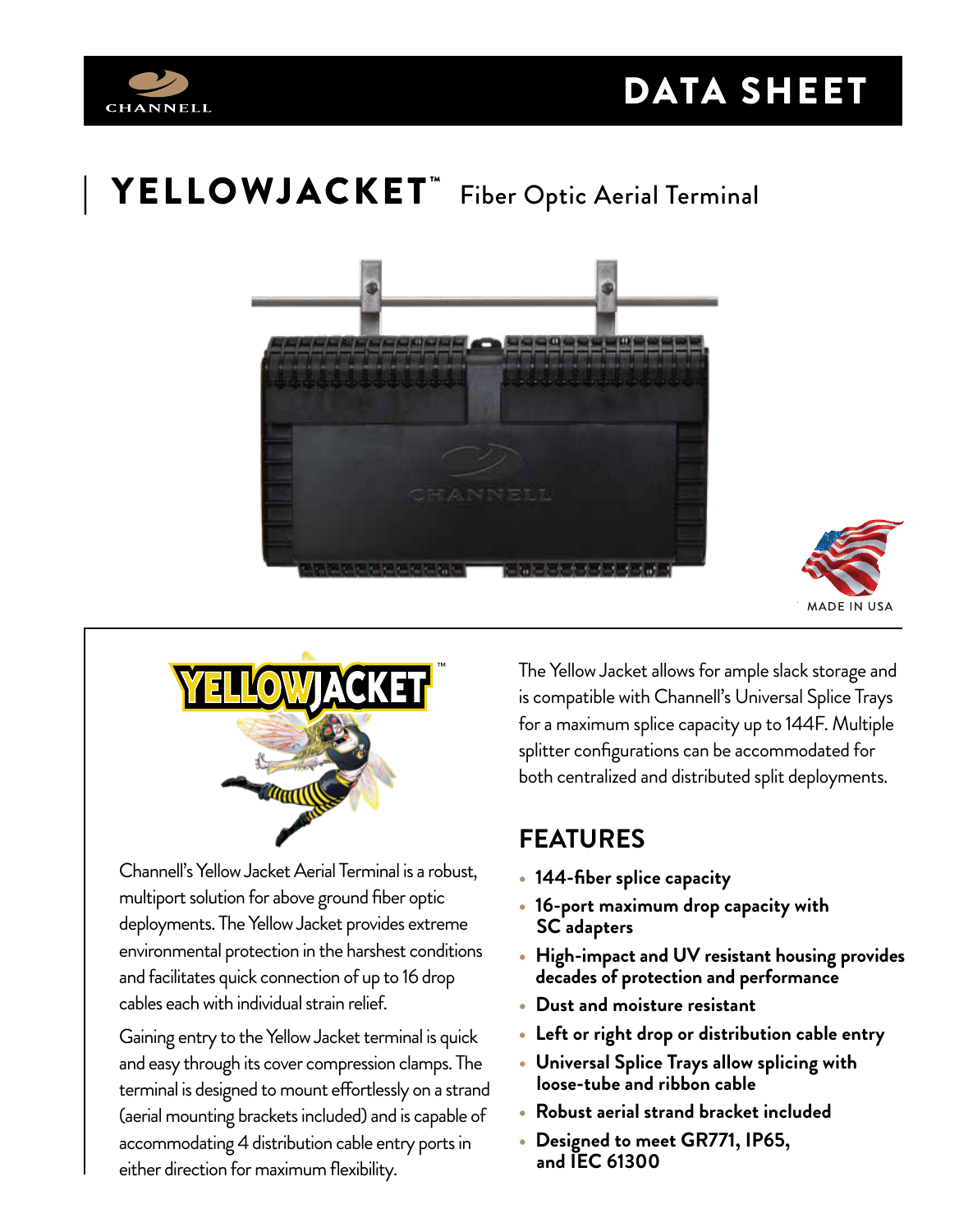#### **PRODUCT SUMMARY**

Channell's YellowJacket Fiber Optic Aerial Terminal is a low-cost solution for strand, pedestal, or pole-mount applications to maximize flexibility. It's available with up to 3 pre-installed splitters to reduce sourcing complexity and craft labor.

- Robust compression clamps provide solid drop and cable sealing and protection of internal components per GR-771 and IP65 requirements.
- Inline or butt splicing capability reduces cable cost and streamlines cable placement because small cable slack loops replace the large, more costly butt splicing loops.
- Flexible cable placement simplifies congested aerial networks.
- YellowJacket reduces aerial and pole congestion by having a complete splice/ patch solution.
- Left or right drop configurability minimizes encroachment with existing cable plant and reduces make ready efforts

• Cable placement flexibility anticipates network changes in the coming years. An example of how Channell products are "Built for the Future."

#### **Faster drop installation:**

- Integrated EasySeal grommet technology automatically seals drop cables in terminal through clamp design
- No need for additional grommets as all grommets are included with the terminal
- Pre-positioned drop seals inside the terminal ensures watertight seal
- Drop installation area is separated from cable splicing to enhance network integrity
- Fiber drop terminal or splice closure ability allows for straight and branch splicing which reduce the need for additional splice closures within aerial networks



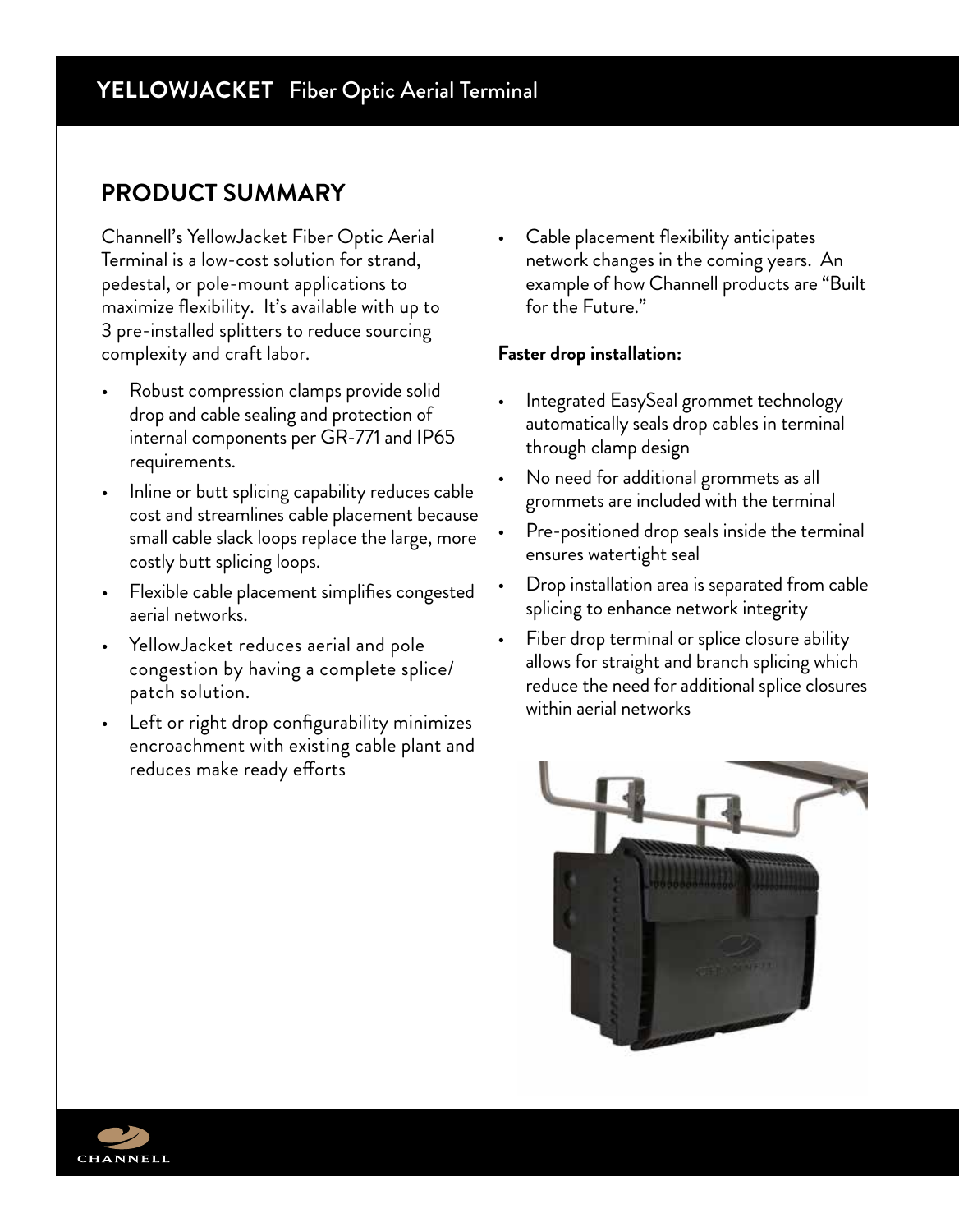#### *TECHNICAL SPECIFICATIONS*

Small cable slack loops replace large butt splicing loops to minimize congestion in aerial networks.





Environmentally sealed enclosure is designed to meet GR771, IP65, and IEC61300.

Multiple splitter configurations for both Centralized and Distributed Split deployments.

Available with up to 3 pre-installed splitters to reduce sourcing complexity and craft labor.

High-strength buffer tubes provide protection for splitter outputs.



144F total splice capacity services maximum number of subscribers in one terminal solution and lower initial investment costs.

Universal Splice Tray – flexibility in accommodating various splice chips, routing clips, adapter panels, etc. The clear cover provides protection for the fiber but also allows the technicians to see inside for visibility.

Pre-connectorized splitter outputs feed directly to drop ports for quick and easy turn-up service.

Completely toolless access to gain entry into the terminal (no need for tools, etc.)

Design and specifications may vary.

channell.com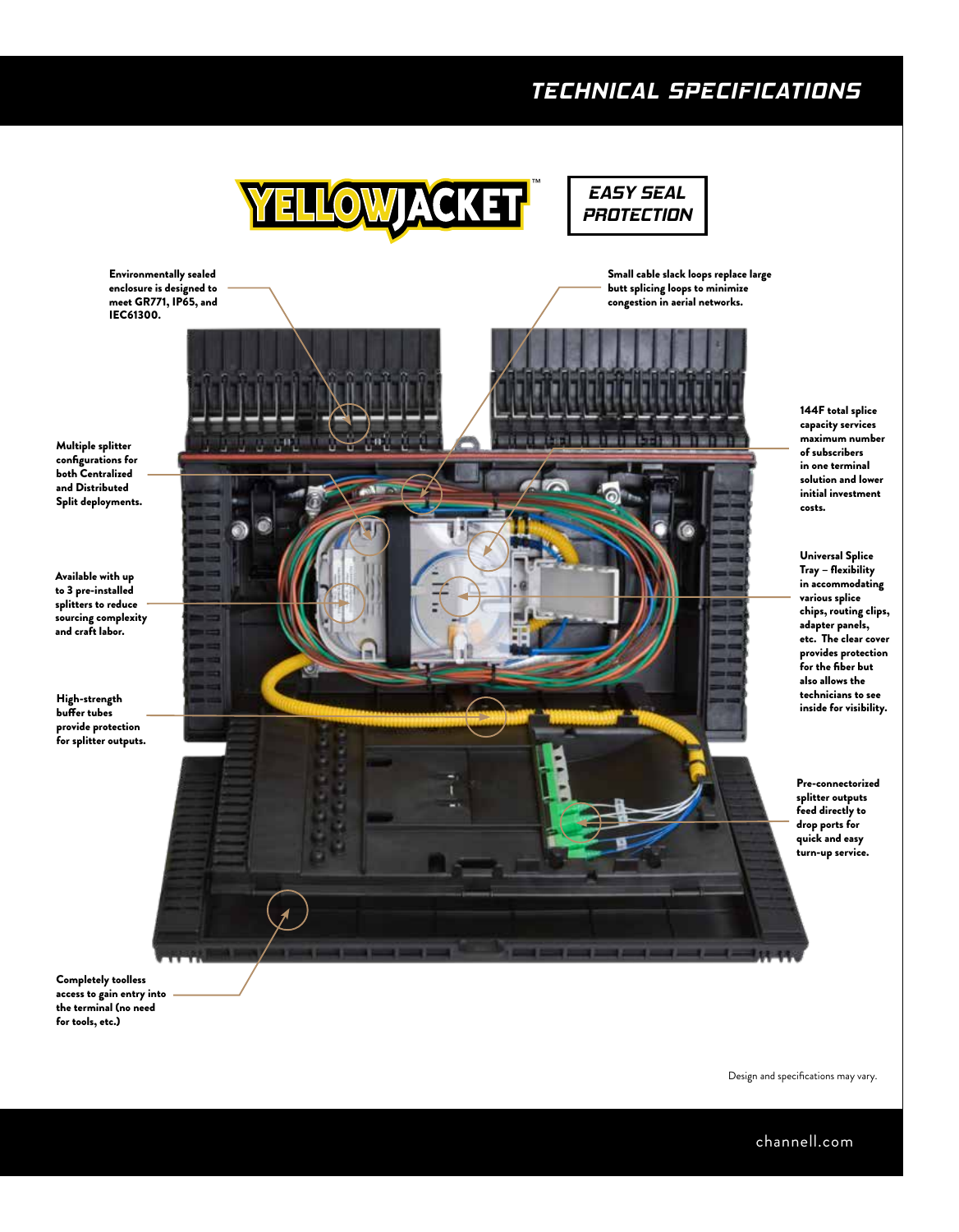## **SPECIFICATIONS**





Left or right main cable and drop cable entry provides maximum flexibility in aerial applications and avoids the need to procure and install additional hardware.



Right side drop Left side drop



Bi-Directional terminal panel door allows drop connections from either side without tools, just by unsnapping and flipping the panel door.

Design and specifications may vary.



channell.com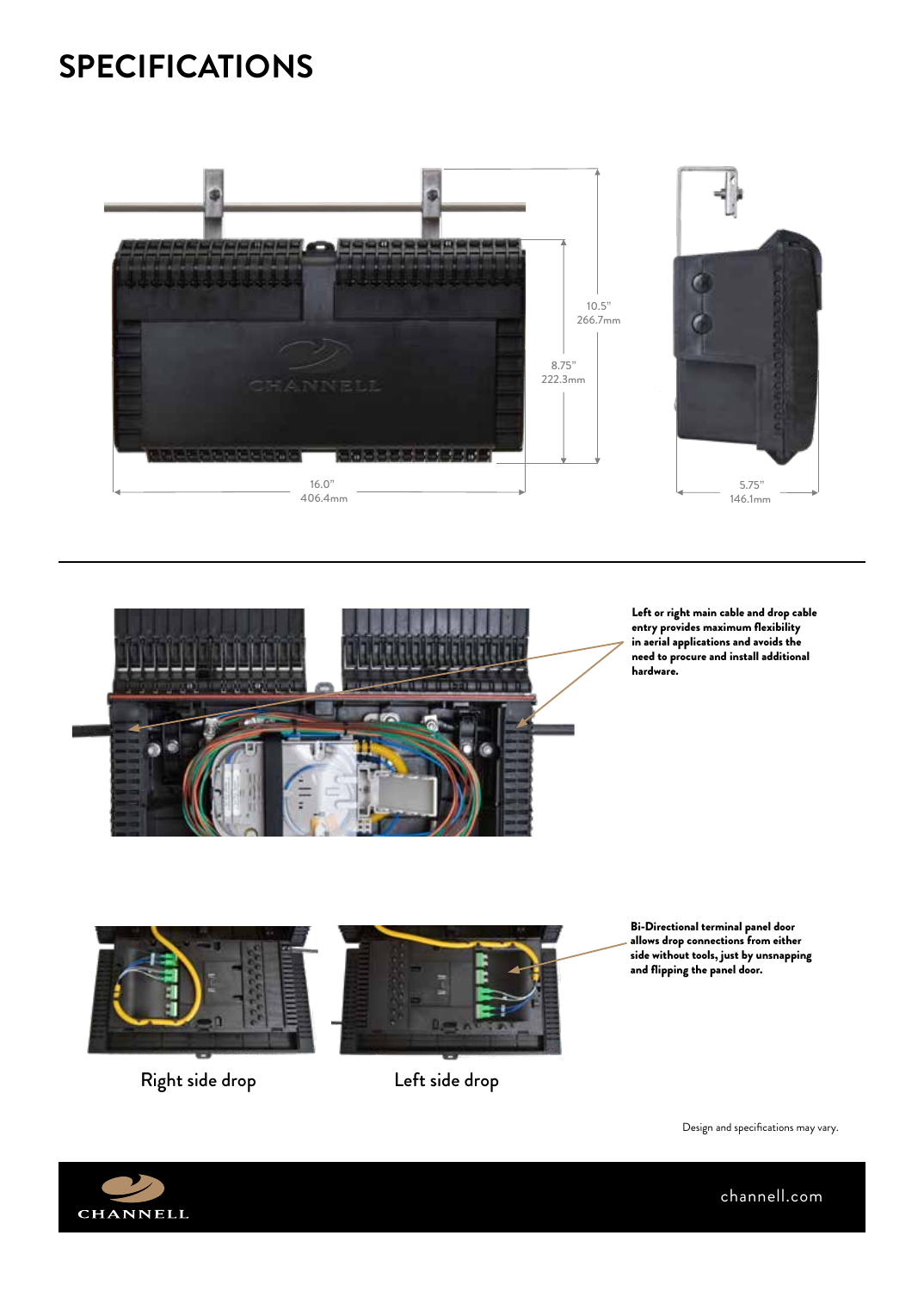## **PART NUMBER MATRIX**

|               |                                   |                                                                                                                   | YJ |  | х | 16 |  | X | х | х | Х | х |  | х | x |
|---------------|-----------------------------------|-------------------------------------------------------------------------------------------------------------------|----|--|---|----|--|---|---|---|---|---|--|---|---|
|               | Yellow Jacket Inline _            |                                                                                                                   |    |  |   |    |  |   |   |   |   |   |  |   |   |
| Configuration |                                   |                                                                                                                   |    |  |   |    |  |   |   |   |   |   |  |   |   |
|               | Κ<br>P<br>Ε                       | Standard Terminal<br>Pedestal Mount<br>Engineered Tap (1 Splitter Tray)                                           |    |  |   |    |  |   |   |   |   |   |  |   |   |
| Type          | 0<br>Τ                            | Standard Terminal (SC-APC)<br>Armadillo Pedestal, 1212, Dark Green, Fiber Optic                                   |    |  |   |    |  |   |   |   |   |   |  |   |   |
|               |                                   | Logo Disk, Hex Self-Lock, Strand Bar                                                                              |    |  |   |    |  |   |   |   |   |   |  |   |   |
|               | Number of Ports                   |                                                                                                                   |    |  |   |    |  |   |   |   |   |   |  |   |   |
|               | 16                                |                                                                                                                   |    |  |   |    |  |   |   |   |   |   |  |   |   |
|               |                                   | Splitter Quantity* ———                                                                                            |    |  |   |    |  |   |   |   |   |   |  |   |   |
|               |                                   | $0, 1, 2, 3, 4, 5, 6, 7, 8,$ or 9                                                                                 |    |  |   |    |  |   |   |   |   |   |  |   |   |
|               | Primary Splitter Type –           |                                                                                                                   |    |  |   |    |  |   |   |   |   |   |  |   |   |
|               | N<br>Α                            | None (Not Applicable)<br>1x2 (Leads Only Max 9) (SC Type Max 6) (LC Type Max 6)                                   |    |  |   |    |  |   |   |   |   |   |  |   |   |
|               | B                                 | 1x4 (Leads Only Max 6) (SC Type Max 3) (LC Type Max 3)                                                            |    |  |   |    |  |   |   |   |   |   |  |   |   |
|               | С                                 | 2x4 (Leads Only Max 6) (SC Type Max 3) (LC Type Max 3)                                                            |    |  |   |    |  |   |   |   |   |   |  |   |   |
|               | D<br>Ε                            | 1x8 (Leads Only Max 6) (SC Type Max 2) (LC Type Max 3)                                                            |    |  |   |    |  |   |   |   |   |   |  |   |   |
|               | F                                 | 2x8 (Leads Only Max 6) (SC Type Max 2) (LC Type Max 3)<br>1x16 (Leads Only Max 6) (SC Type Max 1) (LC Type Max 2) |    |  |   |    |  |   |   |   |   |   |  |   |   |
|               | G                                 | 2x16 (Leads Only Max 6) (SC Type Max 1) (LC Type Max 2)                                                           |    |  |   |    |  |   |   |   |   |   |  |   |   |
|               | Н                                 | 1x32 (Leads Only Max 3) (SC - N/A) (LC Type Max 1)                                                                |    |  |   |    |  |   |   |   |   |   |  |   |   |
|               | Connectorized Options             |                                                                                                                   |    |  |   |    |  |   |   |   |   |   |  |   |   |
|               | N<br>S                            | None (Not Applicable)<br>Splice Only (Leads)                                                                      |    |  |   |    |  |   |   |   |   |   |  |   |   |
|               | A                                 | SC-APC                                                                                                            |    |  |   |    |  |   |   |   |   |   |  |   |   |
|               | Splitter Quantity —               |                                                                                                                   |    |  |   |    |  |   |   |   |   |   |  |   |   |
|               |                                   | 0, 1, 2, 3, 4, 5, 6, 7, 8, 9                                                                                      |    |  |   |    |  |   |   |   |   |   |  |   |   |
|               |                                   | Secondary Splitter Type -                                                                                         |    |  |   |    |  |   |   |   |   |   |  |   |   |
|               | N                                 | None (Not Applicable)                                                                                             |    |  |   |    |  |   |   |   |   |   |  |   |   |
|               | Α                                 | 1x2 (Leads Only Max 9) (SC Type Max 6) (LC Type Max 6)                                                            |    |  |   |    |  |   |   |   |   |   |  |   |   |
|               | B                                 | 1x4 (Leads Only Max 6) (SC Type Max 3) (LC Type Max 3)                                                            |    |  |   |    |  |   |   |   |   |   |  |   |   |
|               | С<br>D                            | 2x4 (Leads Only Max 6) (SC Type Max 3) (LC Type Max 3)<br>1x8 (Leads Only Max 6) (SC Type Max 2) (LC Type Max 3)  |    |  |   |    |  |   |   |   |   |   |  |   |   |
|               | Ε                                 | 2x8 (Leads Only Max 6) (SC Type Max 2) (LC Type Max 3)                                                            |    |  |   |    |  |   |   |   |   |   |  |   |   |
|               | F                                 | 1x16 (Leads Only Max 6) (SC Type Max 1) (LC Type Max 2)                                                           |    |  |   |    |  |   |   |   |   |   |  |   |   |
|               | G<br>Н                            | 2x16 (Leads Only Max 6) (SC Type Max 1) (LC Type Max 2)                                                           |    |  |   |    |  |   |   |   |   |   |  |   |   |
|               |                                   | 1x32 (Leads Only Max 3) (SC - N/A) (LC Type Max 1)                                                                |    |  |   |    |  |   |   |   |   |   |  |   |   |
|               | Connectorized Options<br>N        |                                                                                                                   |    |  |   |    |  |   |   |   |   |   |  |   |   |
|               | S                                 | None (Not Applicable)<br>Splice Only (Leads)                                                                      |    |  |   |    |  |   |   |   |   |   |  |   |   |
|               | A                                 | SC-APC                                                                                                            |    |  |   |    |  |   |   |   |   |   |  |   |   |
|               | Splitter Quantity ——              |                                                                                                                   |    |  |   |    |  |   |   |   |   |   |  |   |   |
|               |                                   | 0, 1, 2, 3, 4, 5, 6, 7, 8, 9                                                                                      |    |  |   |    |  |   |   |   |   |   |  |   |   |
|               | Third Splitter Type $\mathcal{L}$ |                                                                                                                   |    |  |   |    |  |   |   |   |   |   |  |   |   |
|               |                                   | N None (Not Applicable)                                                                                           |    |  |   |    |  |   |   |   |   |   |  |   |   |
|               | Α                                 | 1x2 (Leads Only Max 9) (SC Type Max 6)                                                                            |    |  |   |    |  |   |   |   |   |   |  |   |   |
|               | B<br>C                            | 1x4 (Leads Only Max 6) (SC Type Max 3)<br>2x4 (Leads Only Max 6) (SC Type Max 3)                                  |    |  |   |    |  |   |   |   |   |   |  |   |   |
|               | D                                 | 1x8 (Leads Only Max 6) (SC Type Max 2)                                                                            |    |  |   |    |  |   |   |   |   |   |  |   |   |
|               | Ε                                 | 2x8 (Leads Only Max 6) (SC Type Max 2)                                                                            |    |  |   |    |  |   |   |   |   |   |  |   |   |
|               | F                                 | 1x16 (Leads Only Max 6) (SC Type Max 1) (LC Type Max 2)                                                           |    |  |   |    |  |   |   |   |   |   |  |   |   |
|               | G<br>Н                            | 2x16 (Leads Only Max 6) (SC Type Max 1) (LC Type Max 2)<br>1x32 (Leads Only Max 3) (SC - N/A) (LC Type Max 1))    |    |  |   |    |  |   |   |   |   |   |  |   |   |
|               |                                   |                                                                                                                   |    |  |   |    |  |   |   |   |   |   |  |   |   |
|               | Connectorized Options<br>N        | None (Not Applicable)                                                                                             |    |  |   |    |  |   |   |   |   |   |  |   |   |
|               | S                                 | Splice Only (Leads)                                                                                               |    |  |   |    |  |   |   |   |   |   |  |   |   |
|               | А                                 | SC-AP                                                                                                             |    |  |   |    |  |   |   |   |   |   |  |   |   |
|               | Main Cable Sealing                |                                                                                                                   |    |  |   |    |  |   |   |   |   |   |  |   |   |
|               | A                                 | 0.75" Maximum Cable Diameter                                                                                      |    |  |   |    |  |   |   |   |   |   |  |   |   |
|               | B<br>Bonding / Grounding          | 0.75" to 0.90" Maximum Cable Diameter                                                                             |    |  |   |    |  |   |   |   |   |   |  |   |   |
|               | N                                 | None (Not Applicable)                                                                                             |    |  |   |    |  |   |   |   |   |   |  |   |   |

A Bond Strap (2) + Bond Clips (2)

\*One splice tray will be provided for installing up to 3 splitters. Max splitter types are per terminal (e.g. max 9 1x2 splitters with leads only in one terminal)



channell.com